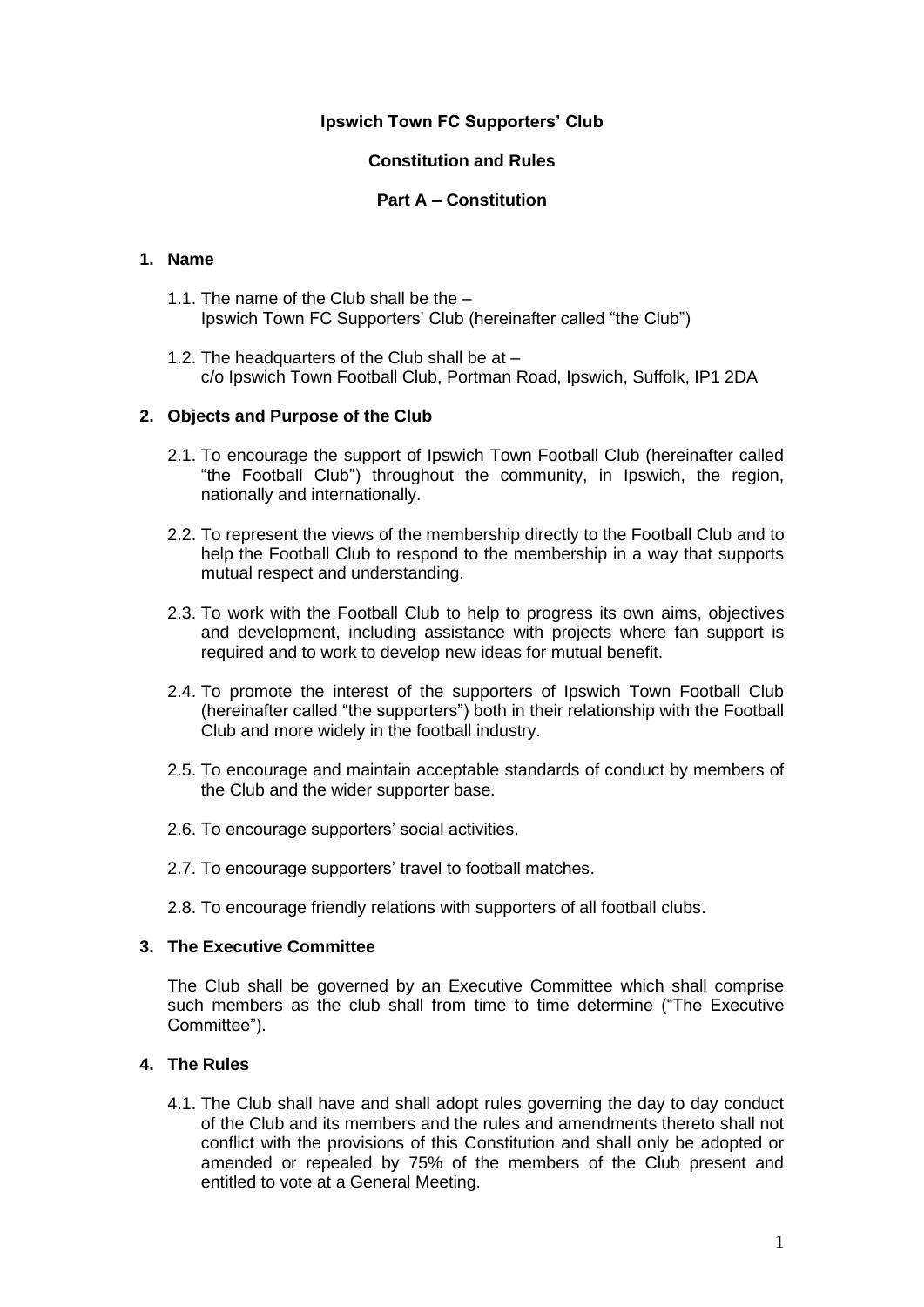4.2. Amendments to the Constitution shall only be made at a General Meeting.

## **5. Membership**

- 5.1. Membership of the Club shall be open to Football Club season ticket holders, ITFC members, Junior Blues members and full members of approved Club branches at an annual fee per season effective from 1<sup>st</sup> July each year, if so determined.
- 5.2. A Supporters' Club annual fee, if applicable, will be determined by the Executive Committee.
- 5.3. The Executive Committee reserve the right to expel or suspend any member. The Executive Committee will advise the member of the reason for the expulsion or suspension. The member will then have the right to appeal to the Executive Committee.
- 5.4. The Club may from time to time issue a code of conduct as guidance to its members. In all cases, the decision of the Executive Committee as to expulsion or suspension is final.

### **6. General Meetings**

- 6.1. Annual: A General Meeting of the Club shall be held every calendar year to transact the following business:-
	- 6.1.1. To receive an annual report of the Club's activities in the previous year.
	- 6.1.2. To receive and, if approved, adopt the Income and Expenditure accounts and the Balance Sheet of the Club.
	- 6.1.3. To appoint or sanction the appointment of members of the Executive Committee.
	- 6.1.4. Such other matter(s) relating only to the business of the Annual General Meeting as shall have been communicated to the Secretary and included in the notice of the meeting.
- 6.2. Special: An Extraordinary General Meeting may be called by the Executive Committee or by written request to the Secretary of a minimum of 30 adult members. Such requests shall state the purpose for which such a meeting is required.
- 6.3. At all meetings of the Club each member (over the age of sixteen years) shall have one vote.

## **7. Finance**

7.1. The Club shall at all times ensure that proper books of account are kept of all transactions connected with the activities of the Club, and shall have a bank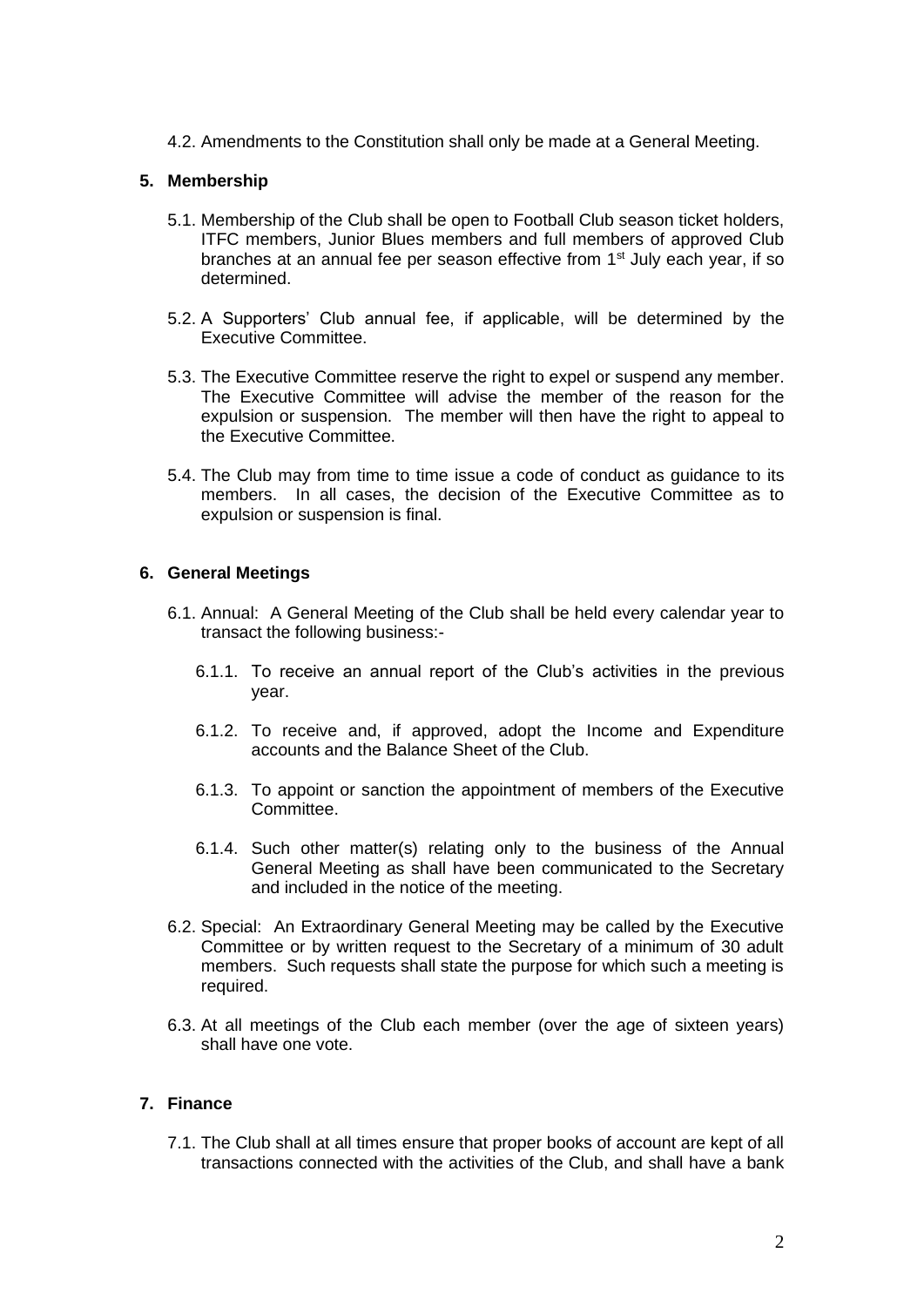account and all monies received by the Club shall be paid into such an account.

- 7.2. Accounts of the Club shall be prepared annually, and a copy made available to every member attending the Annual General Meeting.
- 7.3. No money or property of the Club or any gain arising from the carrying on of the activities of the Club shall be applied otherwise in accordance with the Rules of the Club.
- 7.4. In the event of the winding up of the Club all its assets, monies and other securities shall be disposed of to Ipswich Town Football Club.

### **8. Relationship with Ipswich Town Football Club**

- 8.1. The Club is managed independently of the Football Club as are its finances.
- 8.2. The Executive Committee will represent the views of its membership through the Football Club's representative attending the Executive Committee and by meetings between the Chairperson of the Club and the Chairman or Chief Executive of the Football Club to be held at least three times per year.

### **Part B – Rules**

#### **1. The Club's Financial Year**

- 1.1. The Club's financial year shall run from  $1<sup>st</sup>$  July to 30<sup>th</sup> June in each year.
- 1.2. Once in every year full accounts of the financial affairs of the Club shall be inspected and verified by a suitably qualified person approved by the Executive Committee and appointed annually.

## **2. The Executive Committee**

- 2.1. The Executive Committee shall consist of  $710$  adult members, comprising a Chairperson, Treasurer and Secretary, and  $\overline{4}$  additional members, who will collectively represent media, website and social. The Chairperson, Treasurer and Secretary to be elected by the adult membership at the Annual General Meeting and for the first year only a Vice-Chairperson.
- 2.2. In addition, Branch representatives may be invited to attend Executive Meetings. Each Branch so represented shall have a vote at each meeting that they attend.
- 2.3. Elected members of such Executive Committee shall be re-elected annually.
- 2.4. A representative of the Football Club may be asked to attend meetings of the Executive Committee.
- 2.5. The Executive Committee shall have the power to co-opt a maximum of 4 additional members. Any co-opted members will automatically retire at the next Annual General Meeting, but may offer themselves for election.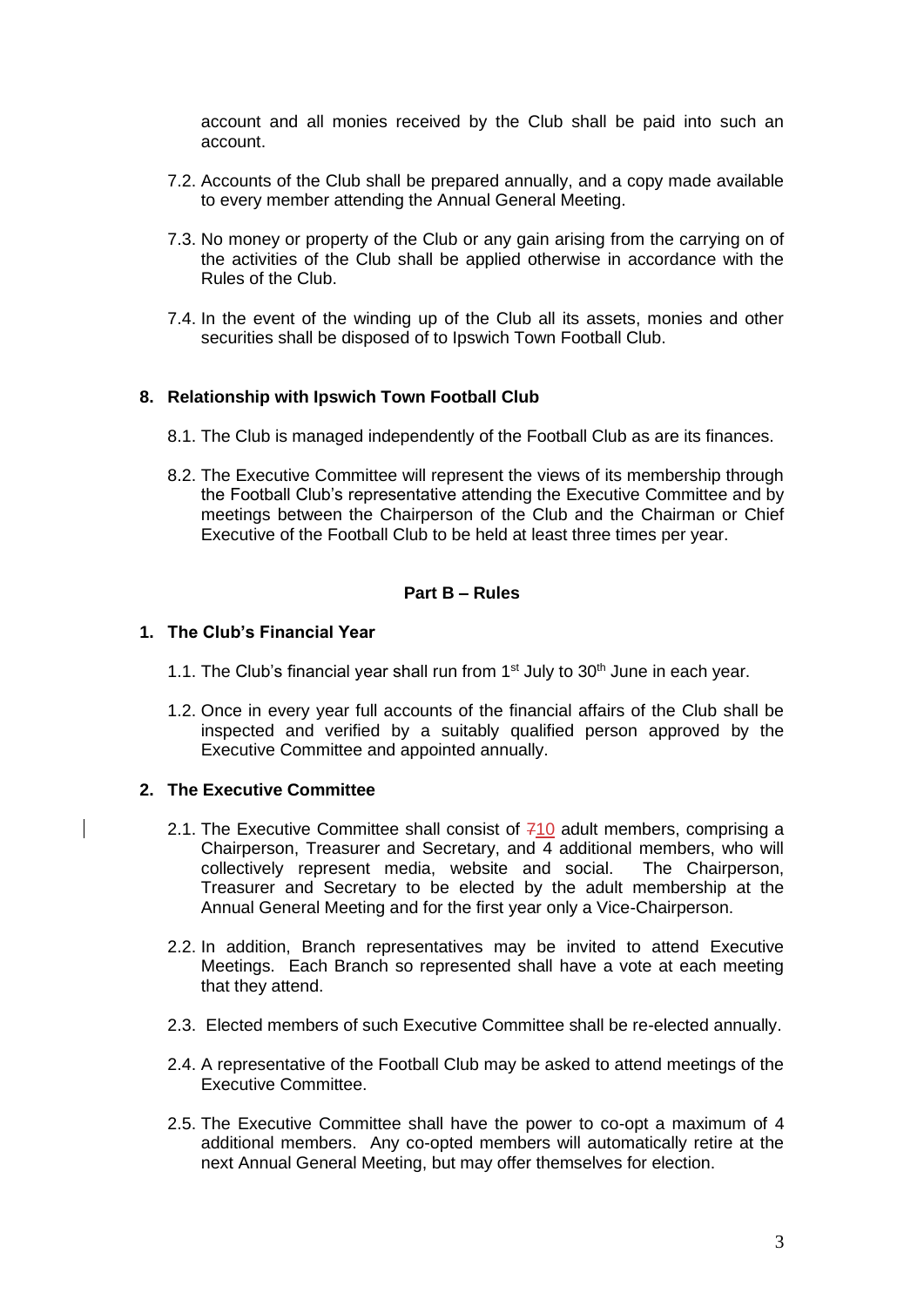- 2.6. The Executive Committee may invite any further person(s) to attend its meetings in a non-voting capacity.
- 2.7. Any Executive Committee member who fails to attend four consecutive meetings of the Executive Committee shall, unless the Executive Committee shall resolve to the contrary, be deemed to have resigned from the committee on the day after the fourth of such meetings (and shall be ineligible for re-election for the next year).
- 2.8. Nominations for election to the Executive Committee shall be proposed and seconded in writing and must be received by the Secretary seven clear days prior to the meeting.
- 2.9. The authority to pledge the credit of the Club to the extent of the funds available and to enter into contracts or agreements and to make payments by or on behalf of the Club is vested solely in the Executive Committee. The Executive Committee shall not commit the Club beyond its assets.

## **3. Meetings**

- 3.1. An Annual General Meeting of the Club shall be held between the 1<sup>st</sup> September and the 31<sup>st</sup> October in each year.
- 3.2. The Secretary shall post up at Portman Road and also in the Match Day Programme at least fourteen days before any General meeting a notice of the meeting stating the time and place where it will be held and the business to be conducted.
- 3.3. An Extraordinary General Meeting may be called at any time by the Executive Committee or by written request to the Secretary of a minimum of 30 adult members. Such requests shall state the purpose for which the meeting is required.
- 3.4. At the Annual General Meeting of the Club, such members of the Executive Committee who have served their term of office shall retire, and offer themselves for re-election. Co-opted Members may offer themselves for election at the Annual General Meeting.
- 3.5. Voting shall be by show of hands, or by ballot paper, whichever procedure is deemed more expedient by the Chairperson.

#### **4. Membership**

- 4.1. Every applicant for membership will complete an application form, approval of which is vested in the Executive Committee but which will not be unreasonably withheld.
- 4.2. No person shall be accepted into membership of the Club unless they have agreed to abide by the rules and have paid the current membership fee as has been fixed from time to time by the Executive Committee.
- 4.3. Membership will be renewable annually on 1<sup>st</sup> July.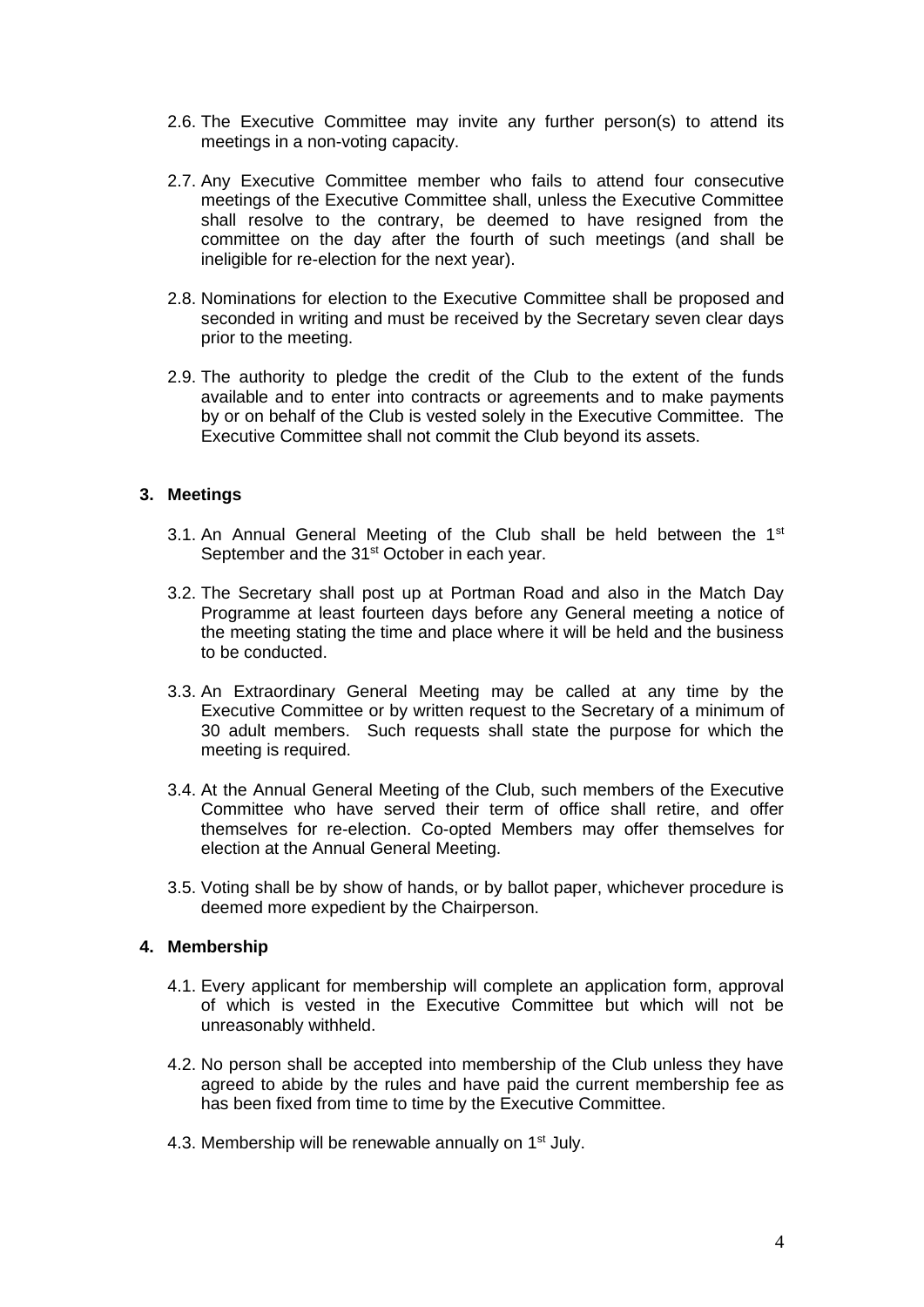- 4.4. In the event of a member making payment to the Club for transport, match ticket or other organised event and subsequently failing to turn up, any repayment of monies received will be at the discretion of the Executive Committee.
- 4.5. If any payment made by a member is for any reason dishonoured upon presentation, then, in addition to making good and payment still due, the member concerned will be liable to meet any administrative or bank charges incurred in consequence of the cheque or monies not being met at the first attempt.
- 4.6. (i) Any Executive Committee member shall have the power to reprimand or suspend any member who shall infringe any rule, or whose conduct shall in their opinion render him/her unfit for membership subject to ratification at the next meeting of the Executive Committee.

The Executive Committee will advise the member of the reasons for the action taken, giving him/her seven days written notice to attend a meeting of the Executive Committee, which notice shall contain particulars of the complaints made against him/her. No member shall be expelled without first having the opportunity of appearing before the Executive Committee and answering the complaints made against him/her nor unless two-thirds of the Executive Committee then present vote in favour of his/her expulsion.

(ii) A suspended member shall forfeit all rights of membership during suspension.

(iii) No expelled or suspended member will be entitled to the return of any part of his/her membership fee.

- 4.7. No member may use the name, style or title of the Club without the authority of the Executive Committee.
- 4.8. Other than travel arrangements made by the officials for that purpose no financial liability will be accepted by the Club for any transport arranged by any member or any group of members nor will any such arrangements fall within the scope of insurance cover arranged by the Club.

## **5. Quorum**

- 5.1. The quorum of the Executive Committee meetings will be at least 50% of the membership of the Executive Committee including at least two of the Chairperson, Secretary and Treasurer. A representative of the Football Club will be invited to attend.
- 5.2. The quorum at General Meetings shall be 30 members.

# **6. Finance**

6.1. The Club shall have a General account at a bank to be determined by the Executive Committee and all cheques drawn on such account shall bear at least two of the signatures of the Chairperson, Secretary and Treasurer.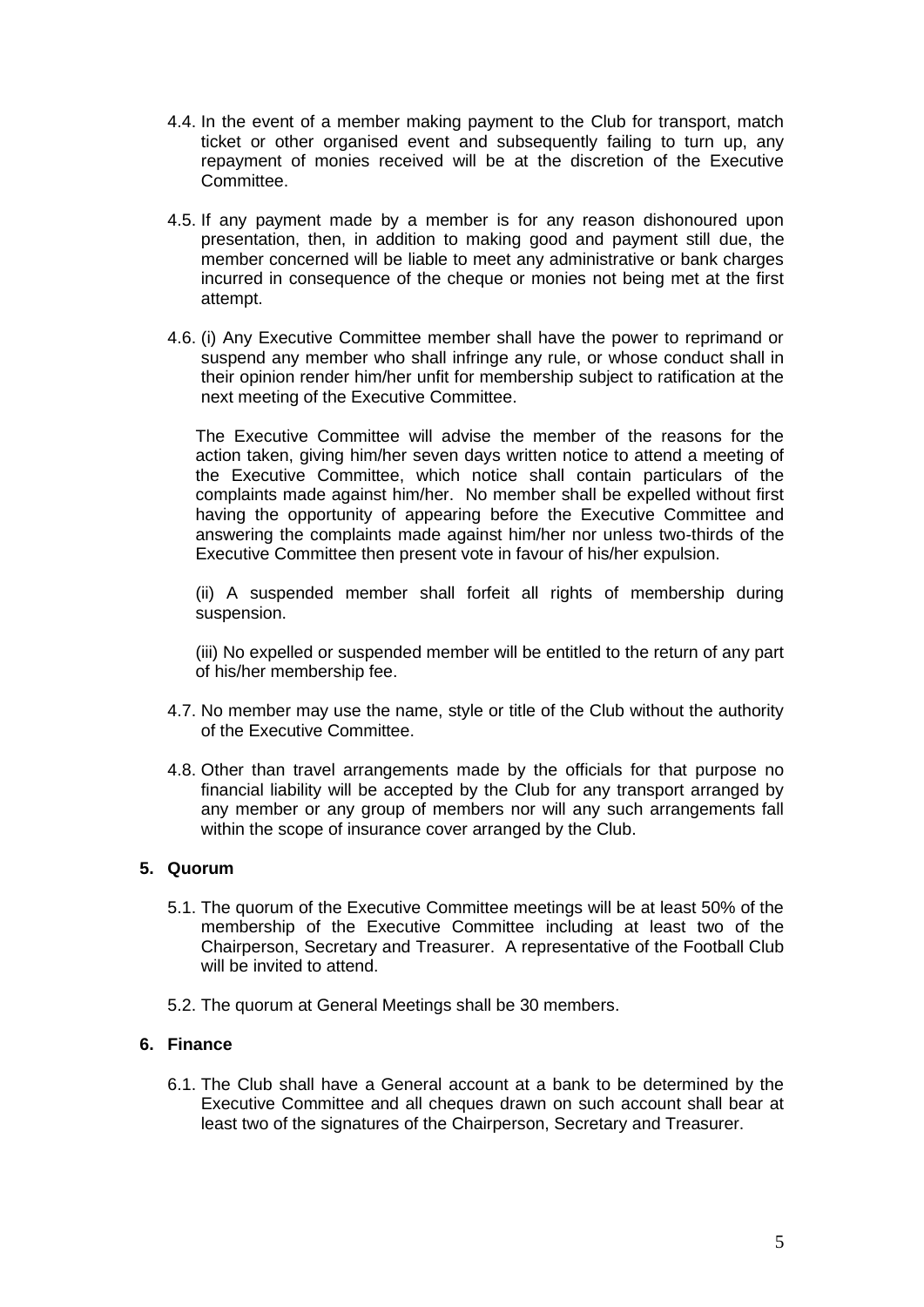6.2. Separate accounts may be opened for specific purposes at the discretion of the Executive Committee, provided that a minimum of two signatures are always required.

## **7. Alterations to the Rules**

Any proposed amendments to these rules shall be put to members at a General Meeting of the Club, and shall then be adopted or amended or repealed by 75% of the members present who are entitled to vote.

## **8. Expulsion from the Executive Committee**

Executive Committee members may be suspended or expelled from the Executive Committee for refusing to comply with the provisions of these rules or for any other cause deemed by the Executive Committee to justify such suspension or expulsion, provided that at least two-thirds of the Executive Committee then present vote in favour of his/her suspension or expulsion.

## **9. Relationship with Ipswich Town Football Club**

The Executive Committee is to be responsible for the conduct of all business with the Football Club on behalf of all members and branches collectively.

## **10. President and Vice-Presidents**

The Executive Committee shall have the power to appoint a President and Vice-Presidents.

## **11. Branches**

- 11.1. Branches shall contribute to the overall objectives of the Supporters' Club. They shall remain independent, but serve united to help to achieve the Club's ambitions.
- 11.2. Branches of the Club may be set up where deemed necessary or desirable by the Executive Committee, who shall then give every assistance in the establishment of such a branch.
- 11.3. Branches shall observe the Constitution and Rules of the Club, although each is to be self-governing and self-financing.
- 11.4. Branches are to be run for the same purposes as the parent Club, and particularly to preserve and enhance the good name of Ipswich Town FC Supporters.
- 11.5. Each Branch shall be responsible for their own finances. Any net gains shall be re-applied to the Branch, and any net losses shall be met by the Branch members. There shall be no recourse to the Executive Committee for recouping such losses.
- 11.6. All badges, mementoes and other goods relating to the Football Club sold to raise funds for the benefit of the Branch are encouraged to be obtained from the Football Club's shops or its agents.